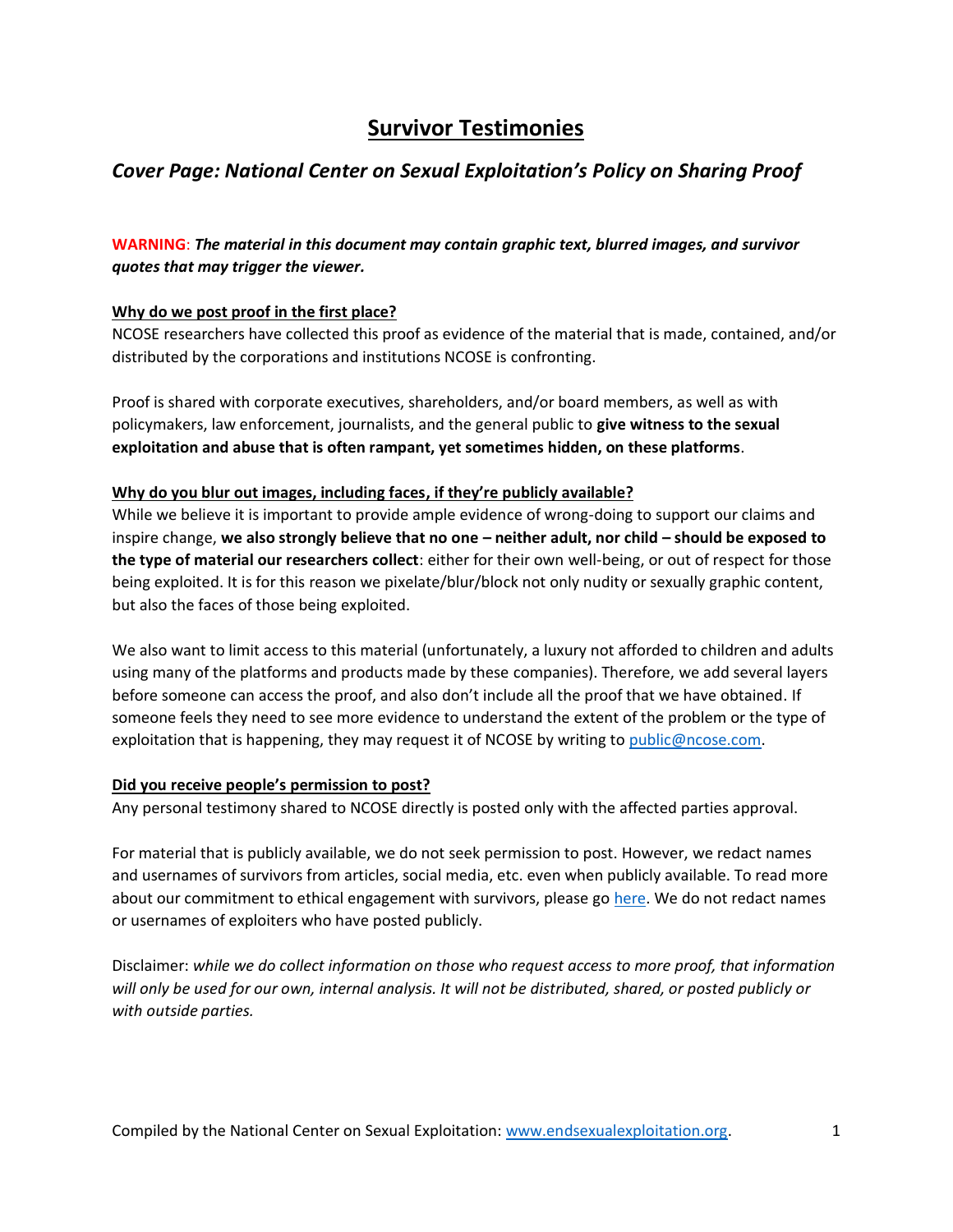The following are personal testimonies shared on public forums by survivors who were adversely affected through their involvement on OnlyFans.

[I am quitting OnlyFans because it's destoying me \(and is also harmful to my subscribers\)](https://www.reddit.com/r/offmychest/comments/pyx8tn/i_am_quitting_onlyfans_because_its_destoying_me/)

Date: Sept 2021

Source: Reddit

4 5 months ago B 奥 B A Δ  $1.2k$ I am quitting OnlyFans because it's destoying me (and is also harmful to ⇩ my subscribers) After doing OF for over half a year and having good success for a woman in my 40s, it is time to quit. Although my partner supported it, it was exciting and I loved exploring/sharing my sexuality, there are many harmful and addictive elements to it (for both me and my subscribers) that I did not consider when starting. I'm writing this mainly for those who are considering starting an OnlyFans or those thinking about guitting. I want to be clear that this is my personal experience, and I'm sure it's different from other creators on the site having positive experiences. I believe that sex work is real work. 1. Even if you have firm boundaries, people will push you. People will be unkind. People will say things that you can not imagine. You will also see more dicks than you can ever imagine (many unsolicited). 2. From all the dicks, comments, requests etc., you may get desensitized to sex and develop mental health challenges. I found that the longer I did OF, my sex drive dropped lower and lower. I used to have an incredibly strong libido when starting OF, and months later it's down in the dumps. The last thing I want to do is have sex, and that has been challenging for both me and my partner. Overall, I just started to feel depressed, disconnected from my body and unlike myself (I've never experienced anything quite like it). I couldn't shake the feeling and lost interest in previous activities that I loved (not only sex). 3. You will spend too much time on your phone/computer. You will develop headaches and neck pain from looking at a screen so much. I personally got so tired of promoting my OF on social media, I started to also let go of my personal social media (which honestly, wasn't a bad choice). I look forward to not being on social media as much as getting outside as much as I can! 4. You may start to feel validated/invalidated by what people think/say about you. This is dangerous, and can happen to anyone whether on OF or not. I've come to the realization that letting others dictate how I feel about myself is not healthy. 5. I didn't think it was the best thing for my subscribers to spend their money on. I do feel like I produced quality content and never scammed anyone, but when people were telling me they'd have to wait until after their rent was due/payday for a custom video or to pay for their kids' clothes/food/activities first, it became too much. Those are real prioities and my OF (or frankly any OF, imo) should not be competing with that. They may have been dealing with an addiction and it started to make me feel like a shit human to be taking their money. 6. I started to feel like I could do something much better for the world and myself with the time I was spending as a creator on OF. So that's what I will be pursuing when I'm done. Thanks to everyone who read this far, and for the space to get my thoughts down.  $\Box$  153 Comments  $\land$  Share  $\Box$  Save  $\otimes$  Hide  $\Box$  Report 96% Upvoted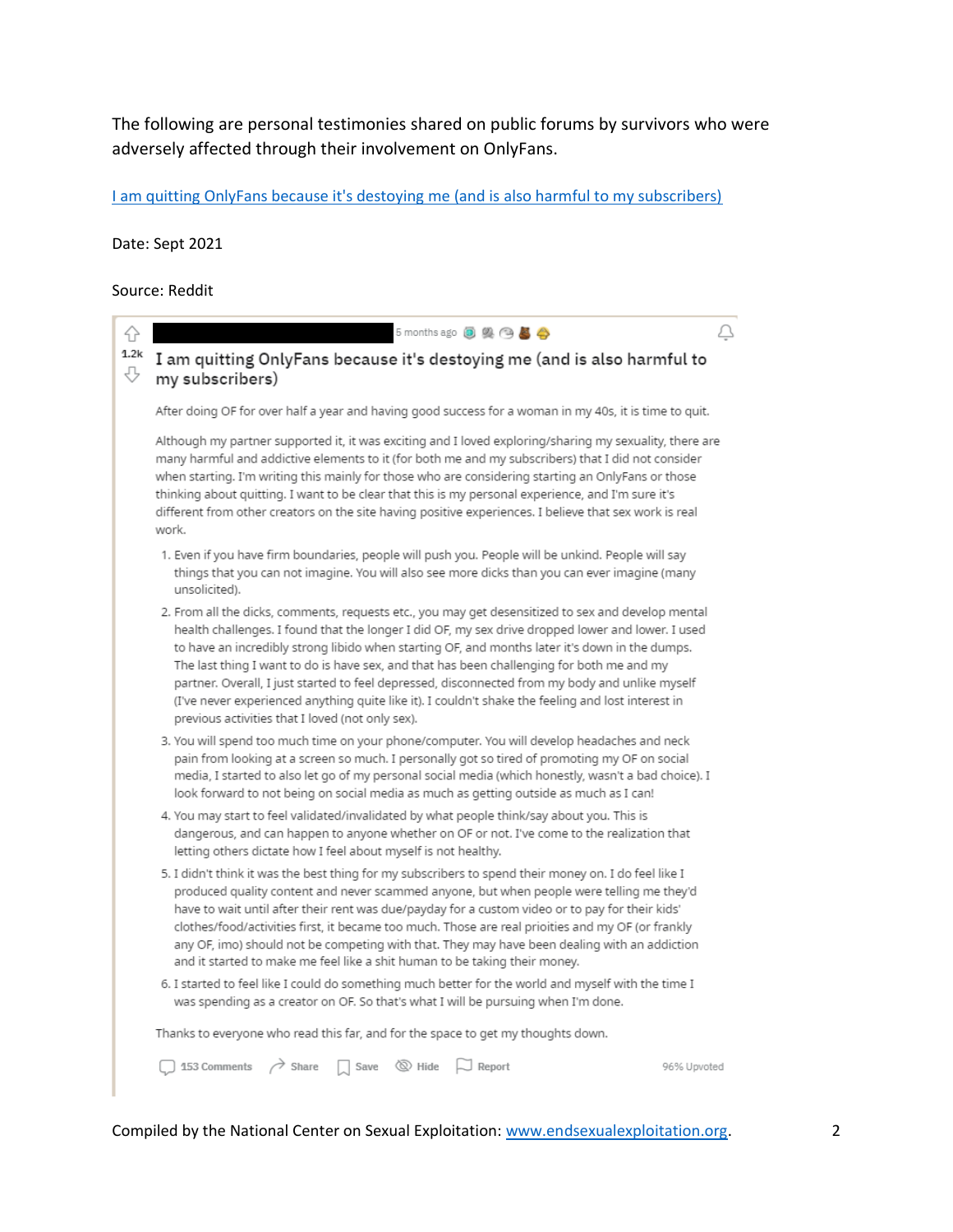#### - 5 mo. ago

Yes!! THANK YOU for posting this! I just had a very similar experience but with Phrendly (an app and a website). Sex work is not just real work, it's hard, it's thankless, it's sometimes traumatic, and quite often abusive. You rock for coming to these conclusions and for sharing them with the world. Good for you for making yourself the priority in getting out of the toxic OF environment. Certain sex worker environments can be like having "golden handcuffs" -- the incentive to stay is more alluring than getting out. You've inspired me to write about my own experience, too. I wonder if there are support groups for sex workers? I'd be interested in joining one. Otherwise, I wish you the best of luck in healing from this experience and in in your future pursuits. < 3

 $\bigcirc$  2  $\bigcirc$   $\bigcirc$  Reply Share Report Save Follow



### 2 mo. ago

Honestly I am 21, and have done only fans for 2 years now and I've never felt something I related to so much.. it took my HIGH sex drive away.. and it just takes WAYYY too much out of your day if you actually be successful at it. I made a little over 50k in 2 years. But the time, energy that was put into the 50k, was just not worth it for me. I feel you 100% and am in the process of switching my income. Lots of love, thanks for sharing.

 $\bigwedge$  2  $\bigcup$   $\bigcap$  Reply Share Report Save Follow

### [I was an OnlyFans model for six months. It made me realize that I'm anti-sex work.](https://www.reddit.com/r/PornHatesWomen/comments/k8v1eq/i_was_an_onlyfans_model_for_six_months_it_made_me/)

Date: Dec 2020

Source: Reddit

This is gonna be really long, but it's something that I've wanted to get off my chest for a while now, and this sub seems like a good place to do so.

A little bit about me for context: I'm a 21-year-old female college student who has always enjoyed a safe, comfortable life. I had a pleasant middle-class upbringing. I have good friends and a wonderful boyfriend. My choice to create an OnlyFans was not out of necessity, but mostly out of curiosity and a desire to make a little extra cash during Covid so I could pay off some bills and save enough to move out of my parents' house. My circumstances aren't very unique in that a lot of girls with backgrounds similar to mine seem to be dabbling in online sex work, particularly on OnlyFans.

Anyway, I created my account this past February. Got active during March at the beginning of lockdown. I was staying with my boyfriend at the time and he was very supportive of it, basically had a "get your bag" attitude and thought it was funny that guys would pay \$6 a month to view my nudes and talk to me. My content was very softcore for the most part. I did end up doing some more explicit videos that I'd sell as 'pay-

Compiled by the National Center on Sexual Exploitation: [www.endsexualexploitation.org.](http://www.endsexualexploitation.org/) 3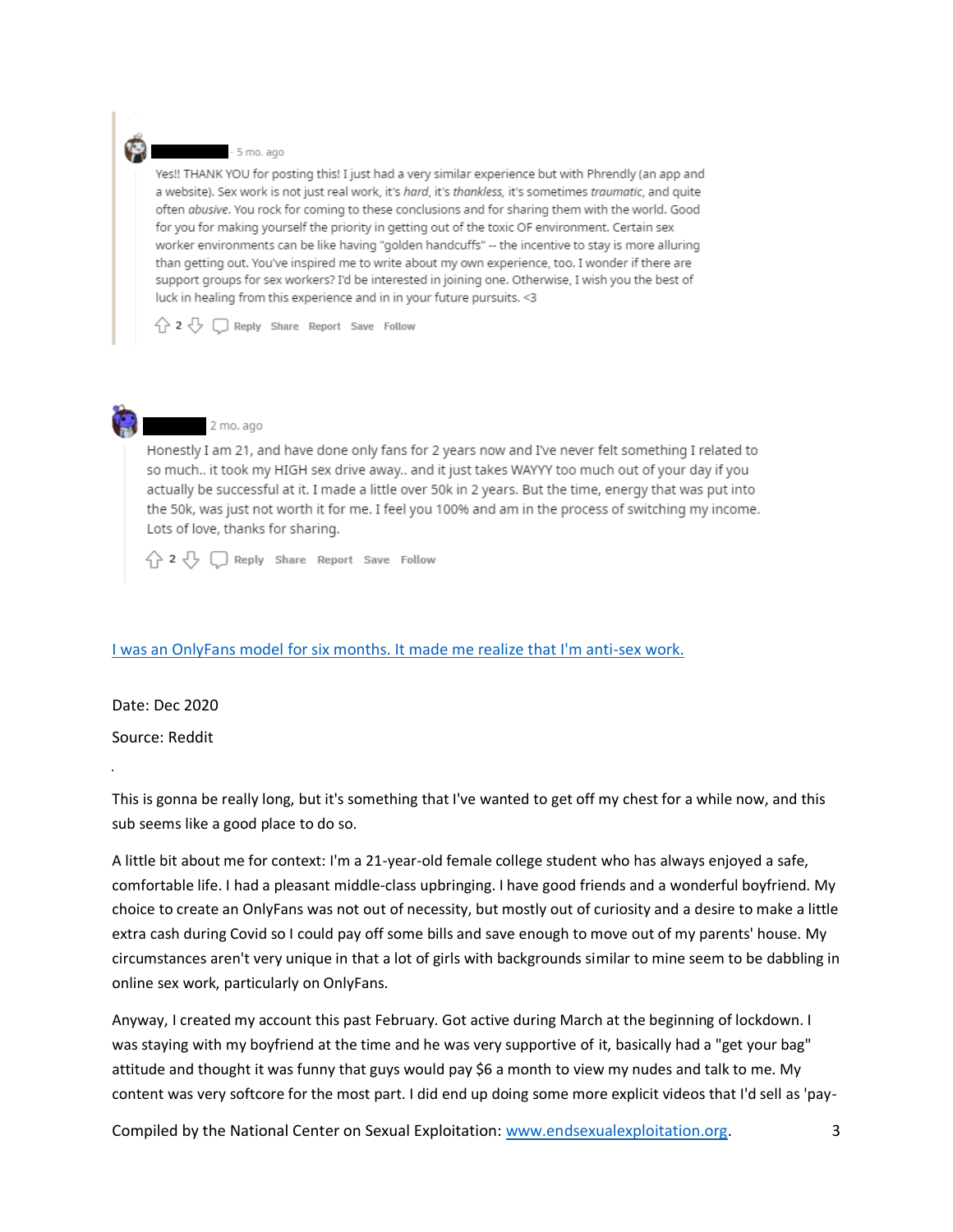per-view' (PPV) messages, and I had some money shots in there. But in the greater scheme of things, it was all pretty tame. I showed my face. I wasn't totally worried about the long-term consequences of my nudes being online forever (which, spoiler alert, they are - everything on OnlyFans gets leaked), mostly because this type of thing has been fairly "normalized" (gross, I know) and I knew for a fact that they would never affect my career prospects based on what I want to do.

Things were slow in the beginning. I made \$60 my first month. It was whatever, but I was determined to earn more. I'm fairly attractive and have kind of a nerdy look, and I'm very natural on camera (my feed consisted mostly of pictures but I made some videos of me doing mundane shit in lingerie while talking to the camera, which my small audience dug).

Gradually, my account grew in popularity. From the compliments to the cash, I was loving it. I made \$300 the next month. \$1000 after that. Then \$1500. At my peak, I earned \$2500 in a month. I had enough to move into my own place (my parents assumed the money was coming from other jobs that I had been doing on the side, which wasn't entirely false). It was great.

But eventually, the hype wore off. I hated making content in the thick summer heat. I started to get migraines from looking at a screen for hours on end (**2/3 of the job consisted of promoting on Twitter and Reddit)**. I started to hate the attention; it made me sort of narcissistic and hyper-aware of my appearance at all times, which had never been typical for me. I hated that I had an obligation to be posting and networking with other creators constantly. **I got tired of reading all the creepy DMs from both randos on Twitter and paying subscribers. The worst part, though, was that I could no longer look at my naked body in the mirror without thinking about it as something to be consumed by other people, even if only in photographs and videos. I felt alienated from my own sexuality. It was draining. I felt gross. I wasn't happy.**

After a few mental breakdowns and several long discussions with my boyfriend, I realized I had to quit. And I was so happy when I did.

In the months since then, I've reconnected with my body and sexuality and become staunchly anti-sex work and anti-porn. I have nothing against sex workers themselves, but I don't think sex work of any kind (online or in-person) would exist as we know it without economic precarity. Because it does exist on such a massive scale, though, there's this narrative that we should support and defend sex work at all costs. It's bullshit. People like to talk about OnlyFans as if it's this ethical alternative to free porn sites (i.e. Pornhub) when the reality is that so many things about it are fundamentally the same. Sure, creators are (ostensibly) working independently and not under the discretion of predatory producers and contracts (though this is not entirely true). Sure, it does not host a plethora of readily-available rape and child abuse videos. But there's still a lot of sketchy shit going on. Here are a few examples:

- There are no real safeguards in place to ensure that all models are of age.
	- $\circ$  I'm sorry, but a single ID picture doesn't cut it. IDs can be convincingly altered with fucking Facetune. Plus, even if an adult signs up with a valid ID, they can upload all sorts of content featuring other people who are not age verified on the platform. I have no doubt that there's a decent amount of CP on OnlyFans.
- There are tons of "promoters" and "managers" (online pimps) who actively prey upon new girls (the younger the better).
	- o **They usually approach the model on Twitter and groom her so that she will agree to let them help "manage" her online presence in exchange for a cut. People are desperate**

Compiled by the National Center on Sexual Exploitation: [www.endsexualexploitation.org.](http://www.endsexualexploitation.org/) 4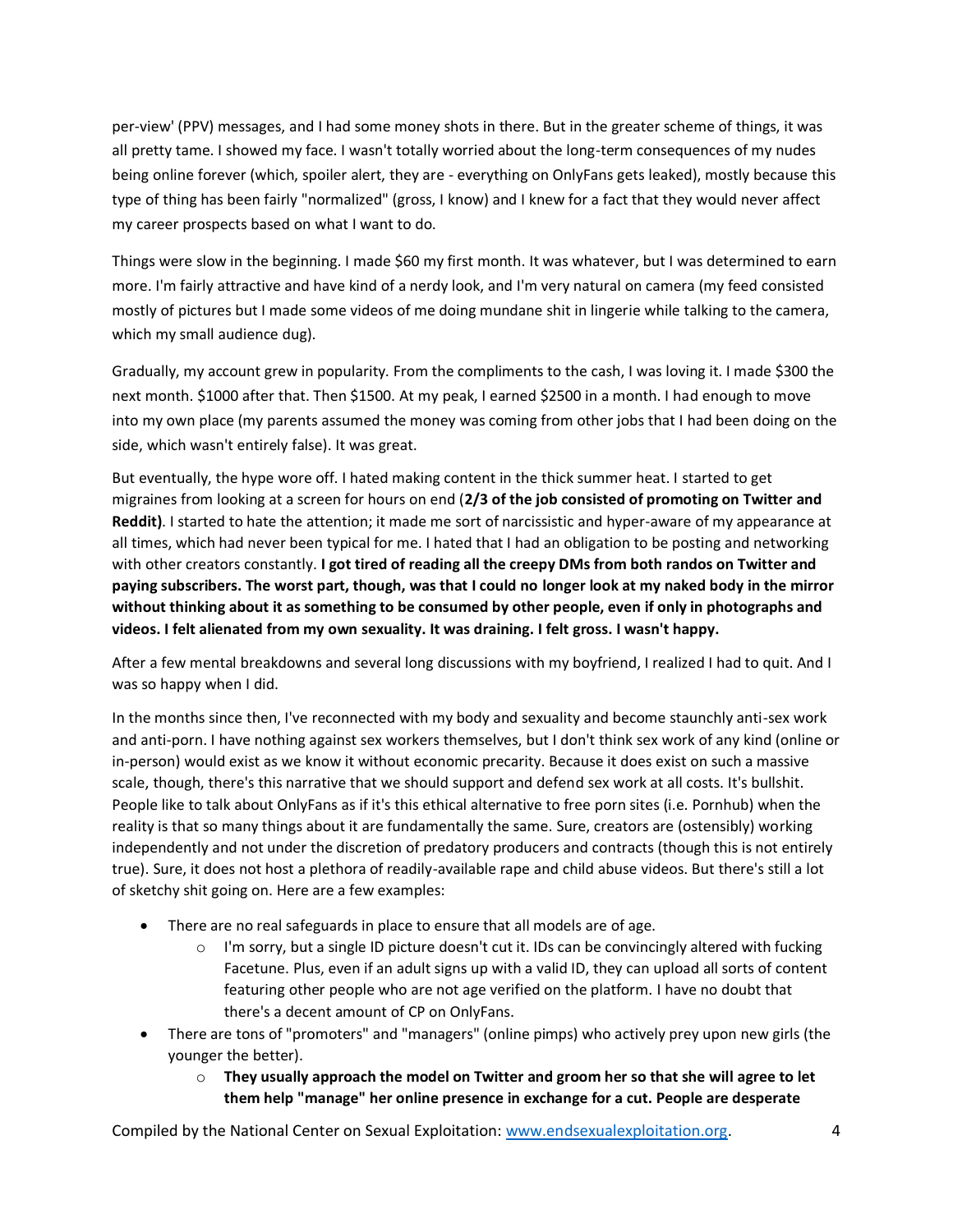**naive and they fall for it. This naturally creates a perfect opportunity for blackmail and other types of emotional manipulation. It happens all. the. time. And it isn't talked about nearly enough in the online sex work community.**

- There are tons of models peddling the idea that it's "empowering" and should be "normalized".
	- $\circ$  To their credit, many OnlyFans models have spoken out against this notion, but there are toooons of them who talk like this. There is nothing empowering about showing your body to people for money. It's a *job,* for Christ's sake - it's no more empowering than working at a grocery store. And the idea that it should be *normalized* because "sex work is work!" is beyond harmful. Online sex work is no joke. It can have all sorts of serious consequences, ranging from reputation damage to doxxing and stalking to general trauma caused by any number of factors. **It is absolutely fucking insane to think that 18-year-olds are allowed to consent to this.**
- It encourages the **societal grooming of underage girls.**
	- $\circ$  I have seen SO many 16, 17-year-old girls on Twitter and TikTok talking about how they "can't wait until they turn 18" to create an OnlyFans. It's really depressing, but far more disturbing is the fact that you look at their replies and see a ton of **adults** encouraging them to do so because, again, "sex work is work!". It's fucking sick.

As seems to be the case across the adult industry, OnlyFans creators by-and-large claim to love what they do. I have no doubt that this is true in many cases. But I also have no doubt that many creators are just saying that because they have to in order to retain their subscribers.

I guess what I'm trying to say is that **I really really really hate the casual enthusiasm surrounding OnlyFans and sex work discourse as a whole.** The appeal of the "do-it-yourself" approach to porn (or lingerie pictures, or whatever) overshadows the dark reality of sex work that many women encounter through these types of platforms.

I'm anti-sex work because I think that the vast majority of sex work is inherently exploitative. For every woman funding her dream life on OnlyFans, there are thousands on the platform who struggle to make ends meet, who do it to cope with trauma, who dabble in it without recognizing the long-term consequences of having their intimate photos online forever. "Ethical porn" will always exist in the same sphere as "unethical porn". Predators will always try to take advantage of new/young/naive models and performers, and experienced and successful creators will not use their platforms to speak out against it because they're so far removed from it. It's all a load of garbage, and I can't wait for everyone else to realize that.

Fuck OnlyFans.

[I quit OnlyFans because it was harming me, my relationship and my subscribers](https://www.reddit.com/r/DecidingToBeBetter/comments/q1z4zo/i_quit_onlyfans_because_it_was_harming_me_my/)

Date: Oct 2021

Source: Reddit